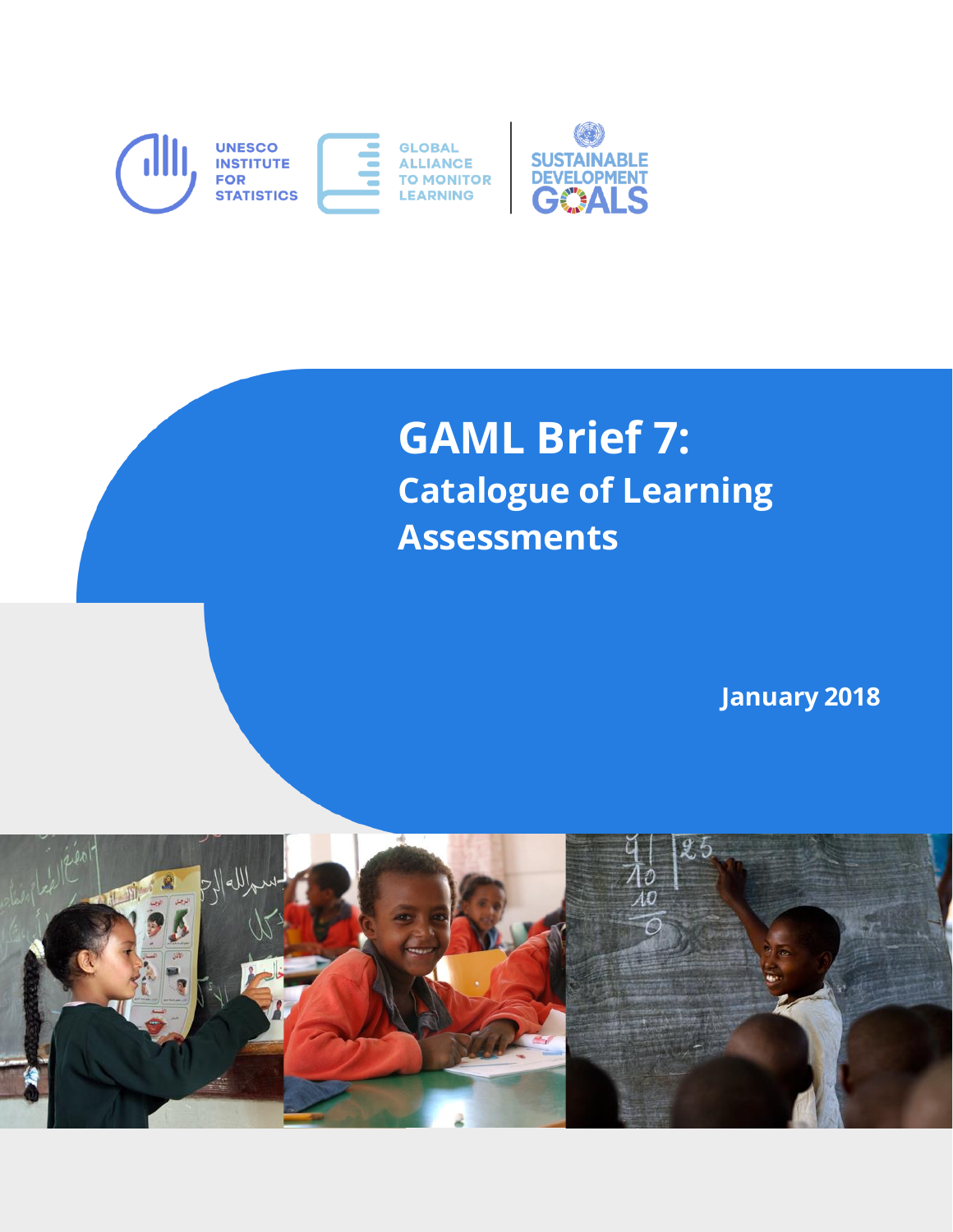

### **Background**

 $-+++++++$ 

The Sustainable Development Goal for education (SDG 4) requires countries to measure and report on learning outcomes as well as a range of other indicators such as global citizenship, digital literacy and science. Assessments are a key way to gather this information, but implementing an assessment, analysing the resulting data and disseminating the information can prove technically challenging for many countries.

For countries that do not participate in any assessment programme, choosing the one that meets their needs – and their international reporting obligations **–** is an important decision. To help them choose from the many options, the Catalogue of Learning Assessments (CLA), which provides a standardised source of information on all learning assessments conducted globally, is a good place to start. It can be found on the UNESCO Institute for Statistics (UIS) website at: [http://nada.uis.unesco.org/nada/en/index.php/catalogue/learning\\_assessments](http://nada.uis.unesco.org/nada/en/index.php/catalogue/learning_assessments)

Further, as the CLA includes information on household-based surveys, it can be a useful tool for monitoring information on out-of-school children.

#### **What is the Catalogue of Learning Assessments?**

The origins of the first CLA module date back to the UIS' Observatory of Learning Outcomes (OLO) completed in 2015. The CLA is a database containing information on various aspects of learning assessments in countries across the world. It includes assessments conducted in schools (school-based assessments) and in homes (household-based assessments). The CLA covers assessments conducted in early childhood education, primary, and secondary schooling, and the corresponding age groups to these educational levels (for household-based assessments).

### **What information does the CLA collect?**

The CLA currently has two modules, one covering general information about learning assessments and another covering national data for reporting progress on SDG 4. A third model, not yet developed, will evaluate the rigour of assessment and examination systems and identify capacity-building needs. It is in the planning stages and might be presented on a different platform.

To compile the information for the first two modules, the UIS sends out a questionnaire to ask countries to ask for information on assessments conducted in 2010 and later. The information includes such details as the scope, purpose test design, coverage, sampling and funding. It also asks countries to discuss the production and use of resulting data. The two completed modules are described below.

### **Module 1: General information about learning assessments**

Module 1, based on a streamlined version of the OLO instrument, asks detailed information about all national and cross-national (regional and international) assessments in which a country participates, including the purpose of the assessment, funding sources, what education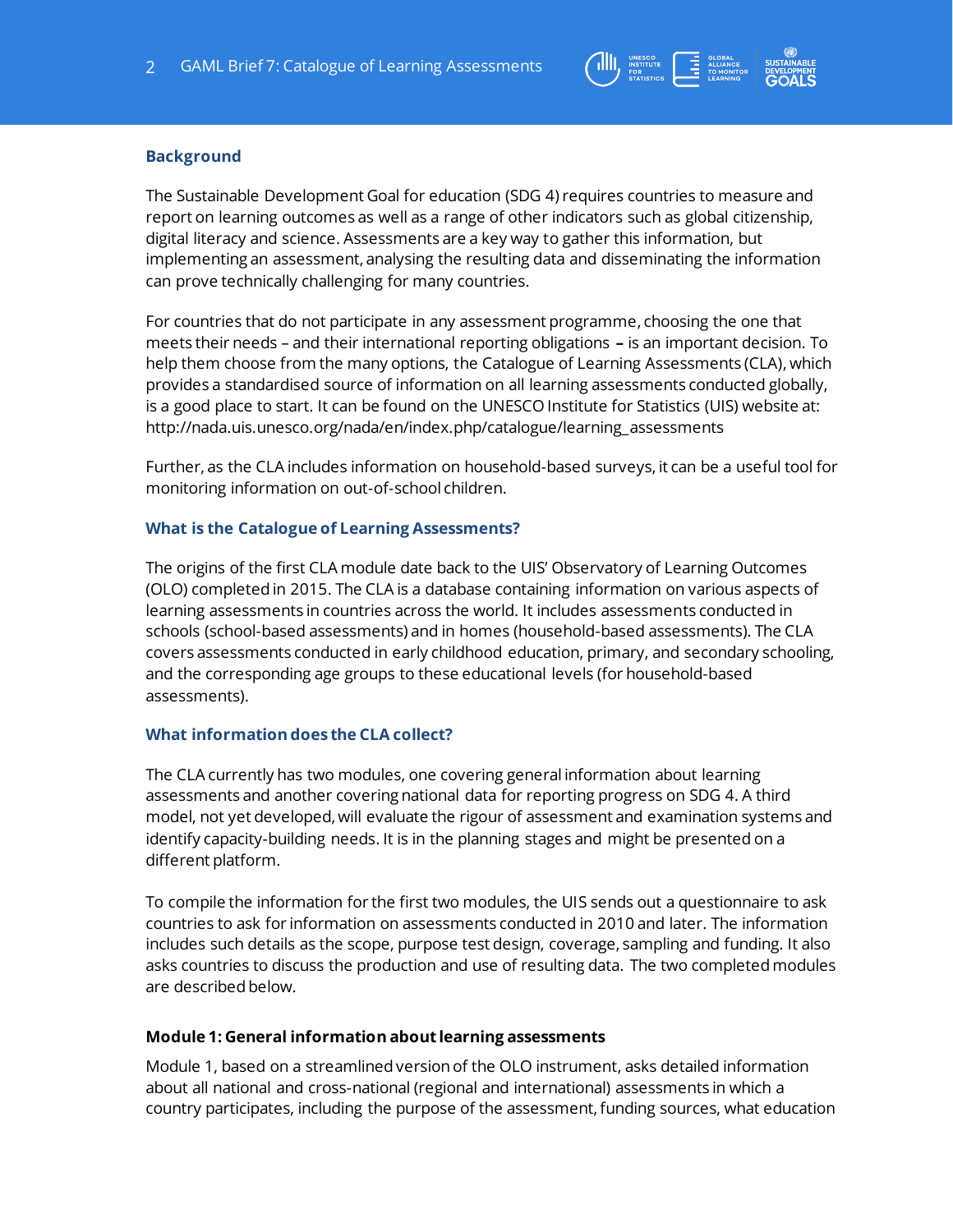$-+++++++$ 

levels and age groups it covers, whether it accommodates persons with special needs, the sampling design, the learning domains covered, and how the test is administered and analysed. **Table 1** summarises the contents of CLA Module 1.

## **Table 1. CLA Module 1 Contents**

THE GLOBAL INSTITUTE CLOBAL ALLIANCE

- 1. Assessment Name
- 2. Level (national, sub-national)
- 3. Organization responsible and resources
- 4. Purpose
- 5. Implementation years
- 6. Target population
- 7. Accommodation of special needs
- 8. Participation (household, school, type of school)
- 9. Sampling design
- 10. Sample size
- 11. Domains assessed
- 12. Background information collected
- 13. Assessment Administration
- 14. Data analysis and reporting
- 15. Dissemination

### **Module 2: Results of national assessments**

The second CLA module asks countries to provide the results of the learning assessments captured in Module 1 for the learning domains specified in SDG 4. This module includes both school-based and household-based questionnaires. The school-based questionnaire covers grades 1-12 and asks countries to report learning data as relevant on reading, mathematics, citizenship education, education for sustainable development, environmental science, geoscience, and digital literacy in grades 1-12. Literacy, numeracy, socio-emotional, and physical domains, and a write-in area for other domains are included in the section on children under age 5. National assessments, cross-national assessments, and public examinations are covered in the school-based questionnaire, summarised in **Table 2**.

### **Table 2. CLA Module 2 Contents, School-Based Assessments**

- 1. General information about the assessments for each grade (1-12) by learning domain (reading, mathematics, citizenship education, education for sustainable development, environmental science, geoscience, and digital literacy)
- 2. Proficiency level descriptions by domain for each grade
- 3. Results of national assessments (proportion at each proficiency level and average scores) for all students and by equity dimensions (sex, location, household wealth, migrant status, ethnicity, disability status and language spoken at home)
- 4. General information about the national assessments of children under 5 years by learning domain (literacy, numeracy, socio-emotional, physical, other)
- 5. Developmental stage descriptions by domain for each under 5 age group
- 6. Results of national assessments of children under 5 by domain for each age group and by equity dimensions